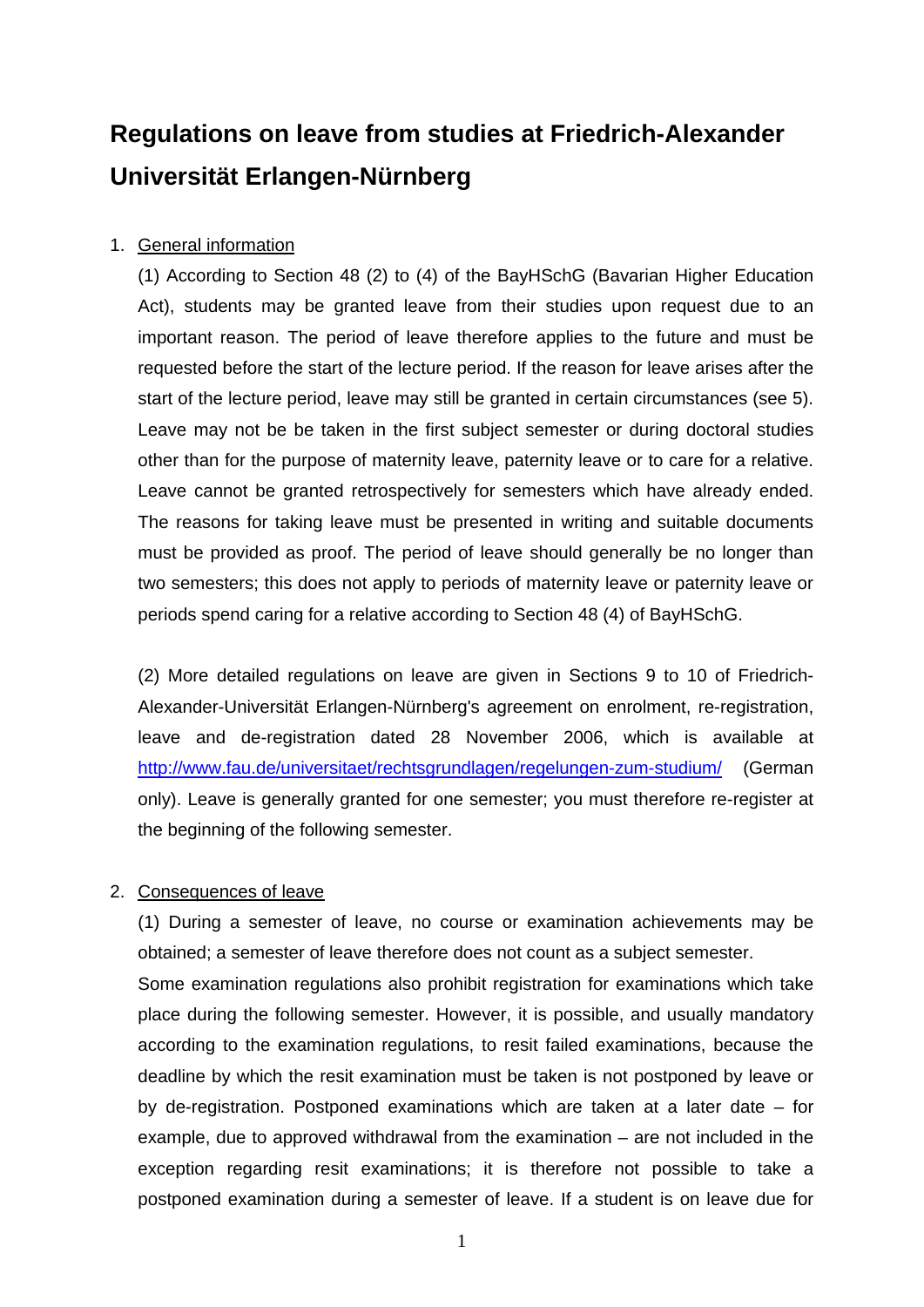maternity leave or paternity leave or for the purpose of caring for a relative, the above regulations on course and examination achievements do not apply and course and examination achievements may be obtained during this time.

 (2) Student's rights and obligations remain otherwise unaffected; they are still members of the University and therefore have the right to use its facilities and to vote. Benefits usually remain unaffected, although it is possible that they may be withdrawn depending on the reason for leave. In particular, in the case of child allowance, the authority responsible assesses cases individually.

#### 3. Reasons for leave

- (1) The following are considered important reasons for leave:
- a) Severe illness
- b) Placement/internship/residence abroad as a language assistant
- c) Studying abroad
- d) Pregnancy/parental leave
- e) Co-operative degree programme
- f) Caring for a close relative
- g) Other reasons

(2) Applications for leave due to an illness which prevents proper study must be submitted with a doctor's certificate. Leave may be granted for more than two semesters in serious cases. If a student is permanently unable to study, an interruption of studies according to Section 9 (3) of the enrolment regulations should be considered. In such cases, the University approves an interruption of studies (deregistration) for a longer period and guarantees that the student may re-enrol later once they are able to study again.

(3) Leave may be granted due to one of the forms of employment given above if at least seven weeks during the lecture period are required for this purpose. Leave may only be granted for a placement/internship once.

(4) If a student wishes to complete a work placement/internship which is **not** required according to the degree programme and examination regulations (voluntary placement/internship) and which will take up at least seven weeks of time during the lecture period, leave shall be granted for a continuous placement/internship upon request.

2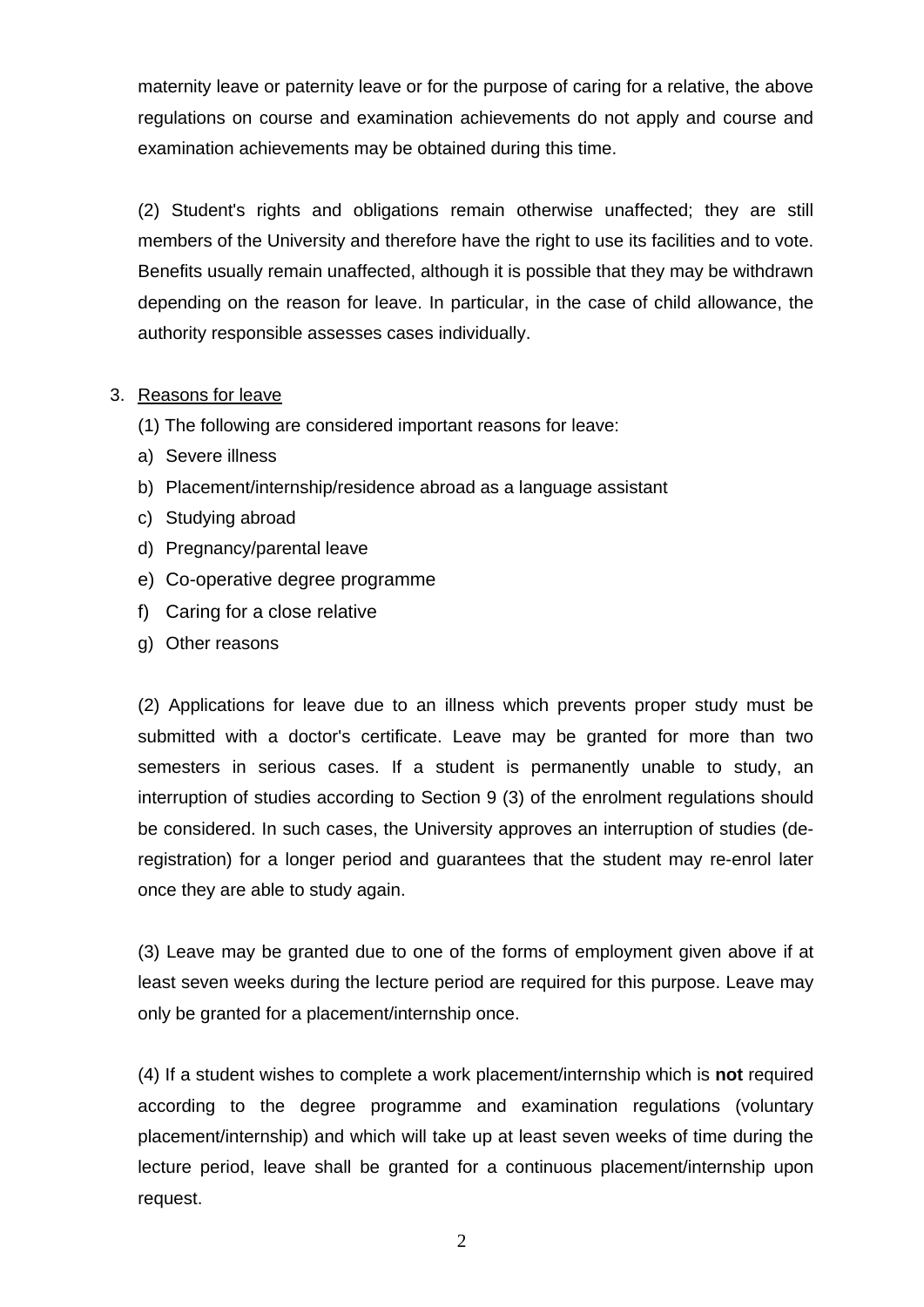(5) Students studying a teaching degree (Lehramt) with one or more modern foreign languages as their school subject may request leave for a period spent abroad as a language assistant. Language assistantships usually last one year.

(6) If requesting leave in order to study abroad, which is usually granted for a maximum of two semesters, the certificate of enrolment at the host university must be submitted with the request. For questions about accreditation of course and examination achievements obtained while studying abroad, please contact the relevant Examinations Office. According to the examination regulations, a sufficient amount of accredited credits are required in order for a subject semester to be accredited (to progress to a higher subject semester). This does not affect the status of your leave according to the enrolment regulations.

(7) During pregnancy and parental leave, according to the Mutterschutzgesetz (Maternity Protection Act) and BEEG (Law on Parental Allowance and Parental Leave), leave from studies shall be granted upon request and shall not count towards the total amount of leave permitted for other reasons. Leave for pregnancy is generally limited to one semester. Leave may be granted to mothers and fathers up until the child's fourth birthday (or up until the children's sixth birthday in the case of twins). It is also possible for both parents to take leave at the same time. 24 months (4 semesters) of this parental leave may be postponed until a later date and taken up until the child's ninth birthday. In deviation from the rules which otherwise apply, leave may be granted for maternity leave or paternity leave during the first semester upon request.

Also in deviation from the rules which otherwise apply, according to Section 48 (4) of the BayHSchG, course and examination achievements may be obtained during periods of parental leave. The deadlines for taking examinations do not apply during leave.

(8) There are 3 possible versions of co-operative degree programmes. Version 1 begins with a one-year training block at the company; during this time the student is also enrolled at FAU and is granted leave for this period. In version 2 the one-year training block is in the second year of the programme; the student is granted leave for this period. In version 3 the students does not require leave as they complete their training at the company outside the lecture period.

3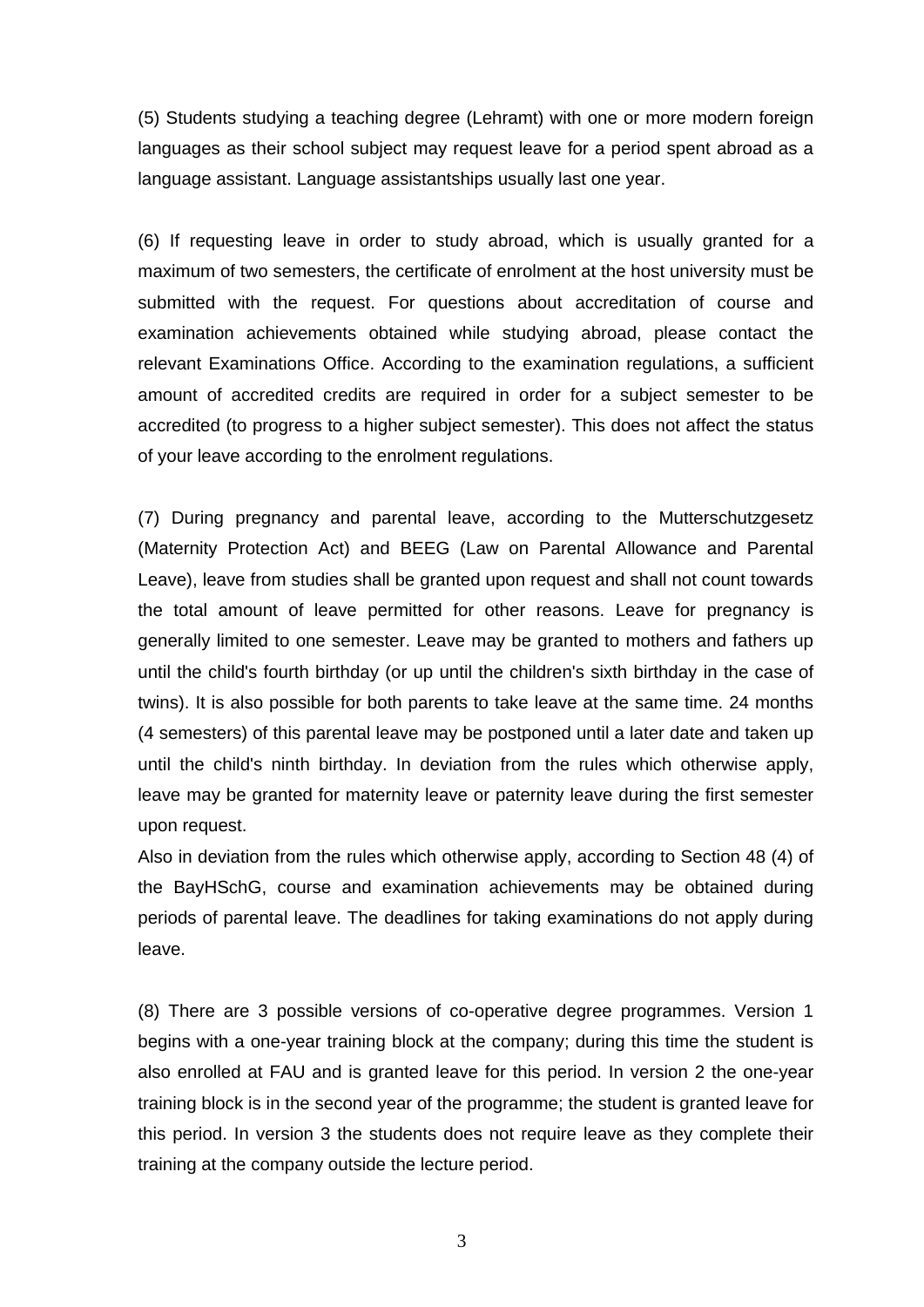(9) Leave for the purpose of caring for a relative

Students who care for relatives in the sense of Section 7 (3) and (4) of the PflegeZG (Caregiver Leave Act) are granted leave. Confirmation of the level of care according to

Section 15 (1) of SGB 11 (German Federal Law Gazette 11) is required. Also in deviation from the rules which otherwise apply, according to Section 48 (4) of the BayHSchG, course and examination achievements may be obtained during periods of leave for the purpose of caring for a relative. The deadlines for taking examinations do not apply during leave.

#### (10) Leave for other reasons

Other than for the reasons given above, leave shall only be granted after a strict assessment of the individual case. Reasons which may be considered include exceptional strain due to caring for a close relative or caring for children.

Requests for leave due to financial or economic reasons, in particular employment, or in order to complete Bachelor's or Master's theses or research papers will **not** be considered. Similarly, preparation for State Examinations is also not a valid reason for leave.

#### 4. Duration of leave

In general, the duration of leave – including leave for multiple reasons – is limited to a total of two semesters. Periods of maternity and paternity leave and periods spent caring for a relative are not counted. However, in the case of severe illness or other serious reasons, leave may be granted for more than two semesters. For study abroad or periods spent abroad as a language assistant, the duration of two semesters may not be exceeded. Leave for a work placement/internship is limited to one semester. In addition, semesters of leave must be requested in time and the duration of leave must be within the standard duration of studies. Leave shall only be granted outside of the standard duration of studies in exceptional cases.

## 5. Procedure for requesting leave

If the reason for leave is foreseeable, leave must be requested before re-registration. If you request leave for two semesters at the same time, such as for study abroad, this will be noted. In this case, you must still re-register by the set re-registration deadline by transferring your semester fees.

If the reason for leave does not arise until after re-registration, you can still usually request leave before the start of the lecture period. In this case, it is also possible to

4